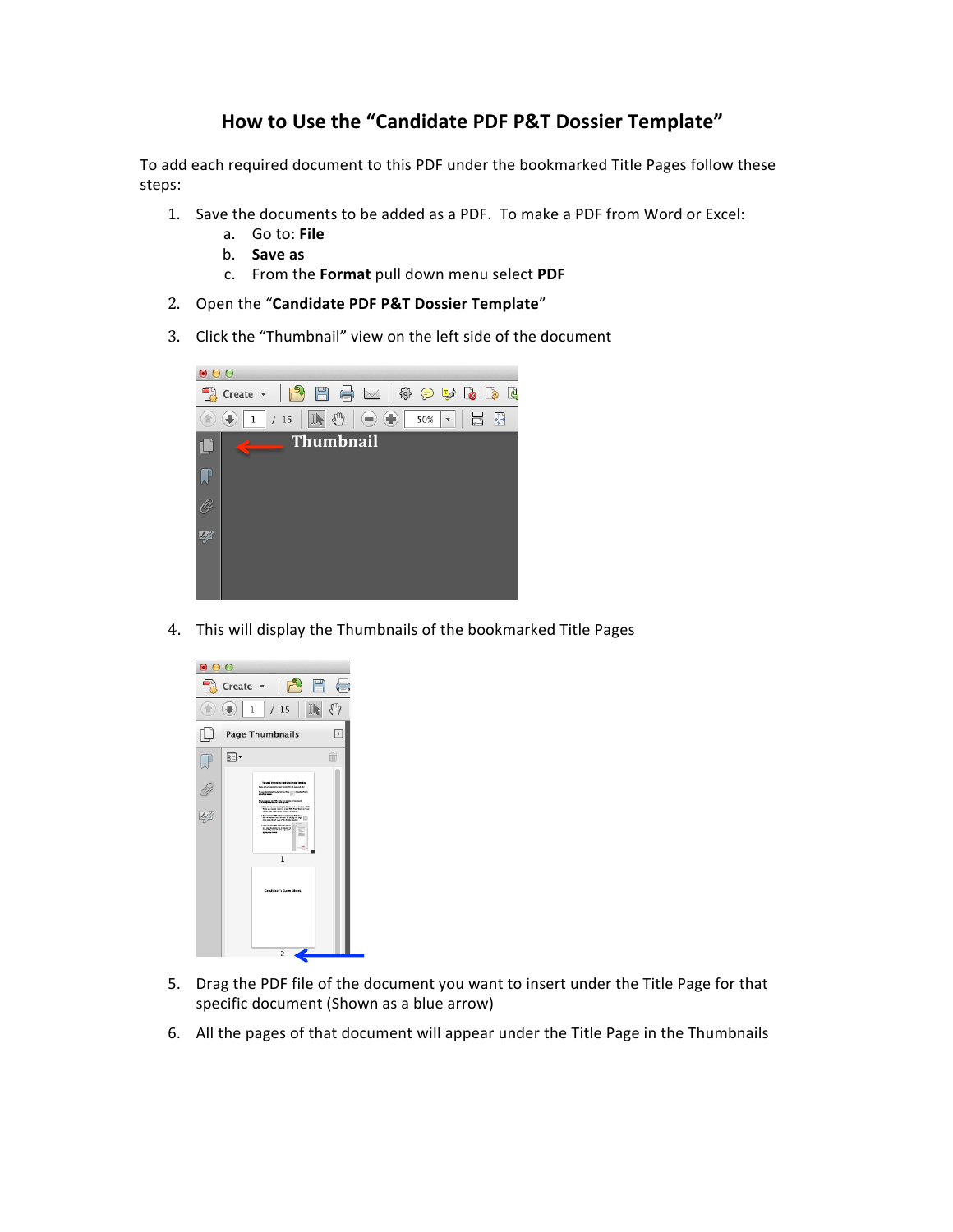### **ITEM 1 CANDIDATE STATEMENT ON TEACHING AND SERVICE (provided by Candidate)**

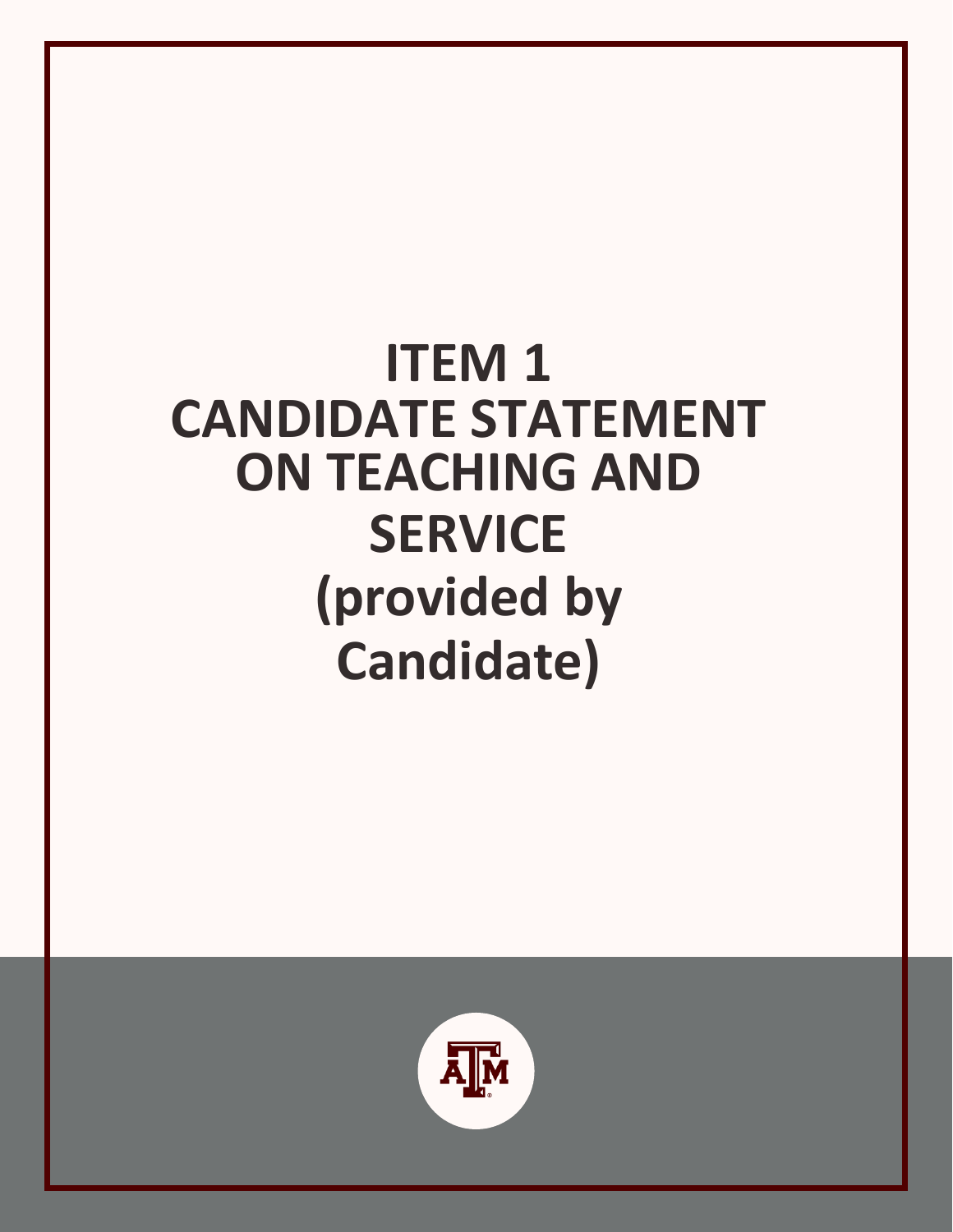# **ITEM 2 FACULTY RECORD (provided by Candidate)**

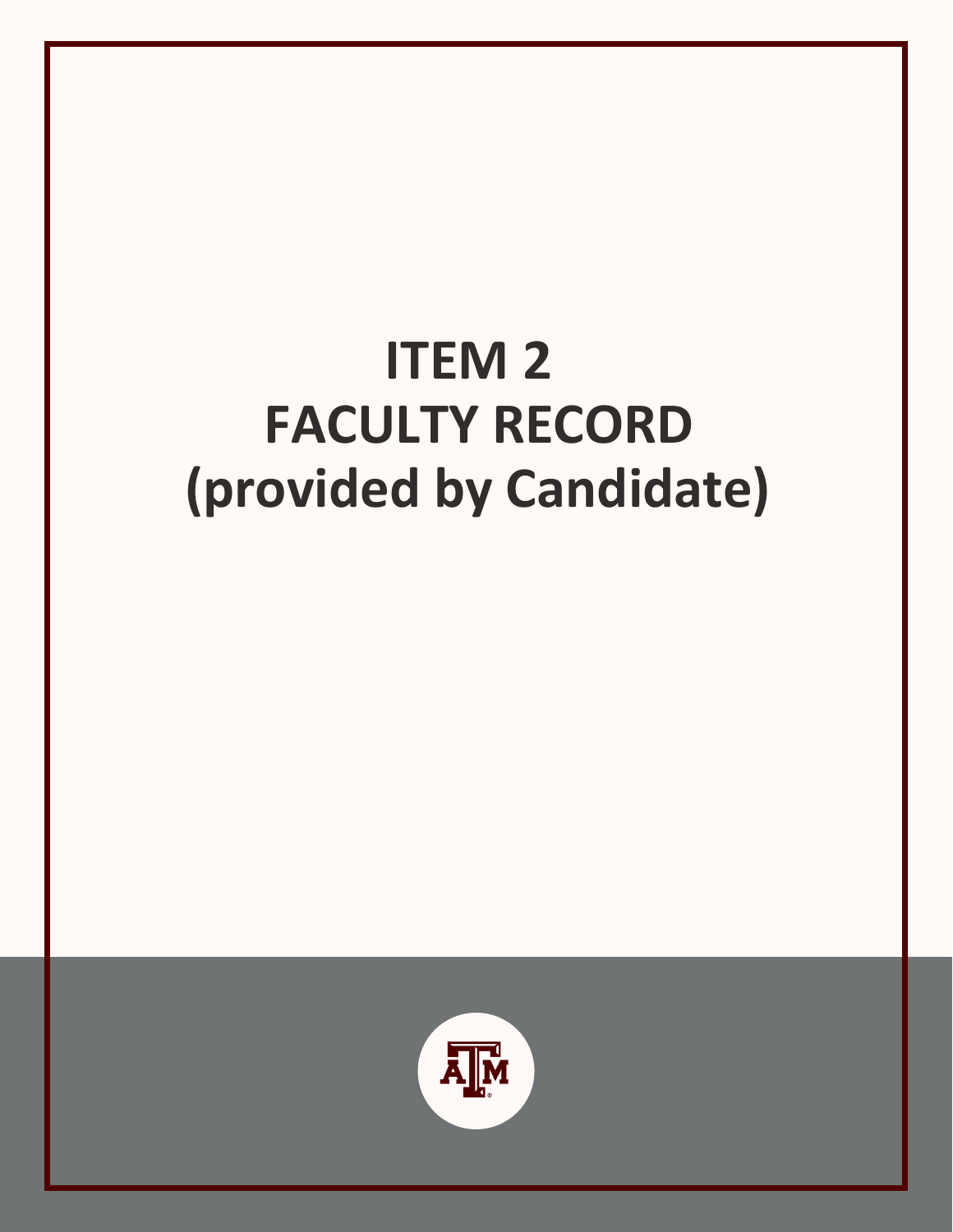#### **ITEM 3 GRANTS SUMMARY CHART (provided by Candidate)**

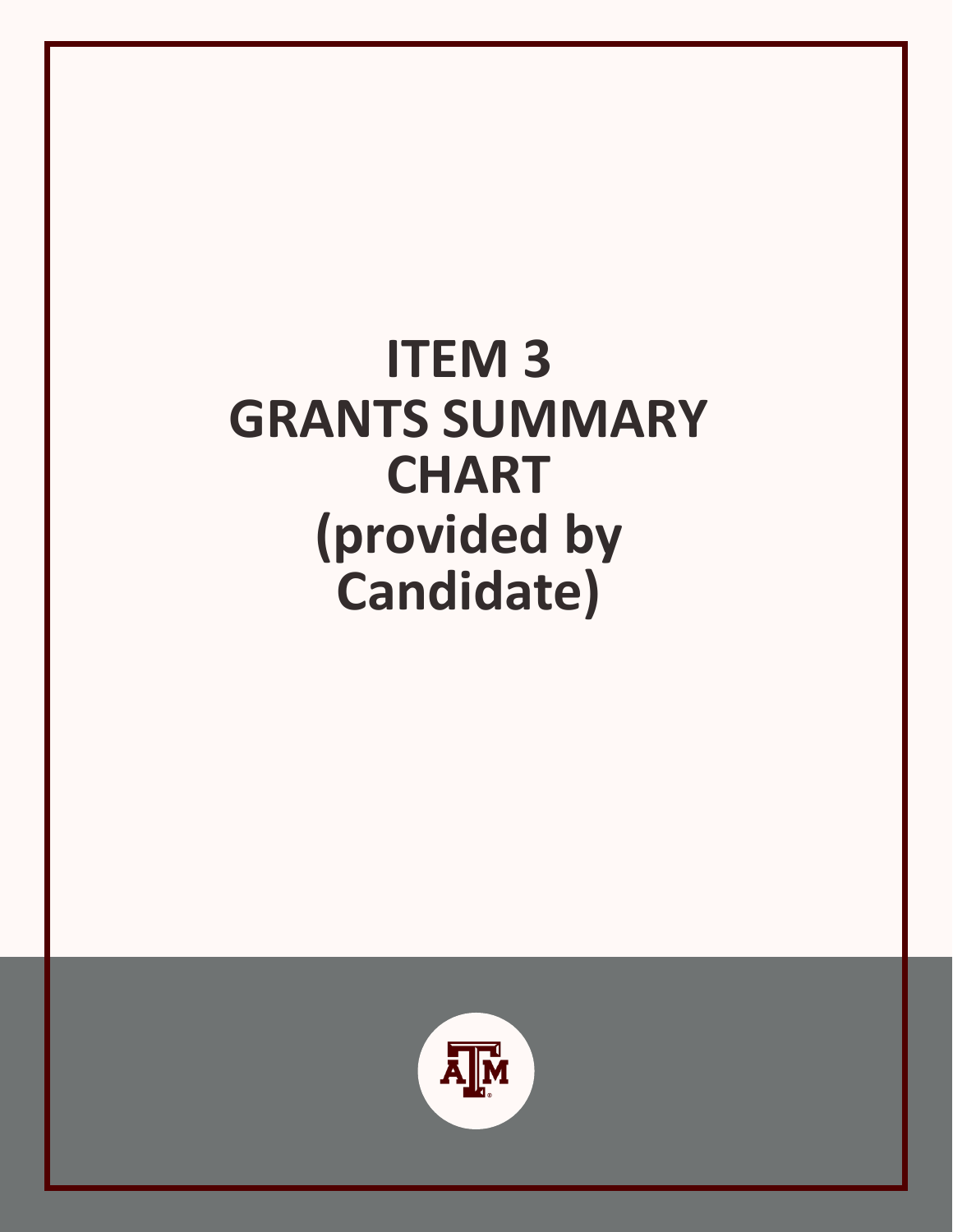#### **ITEM 4 VERIFICATION OF CONTENTS STATEMENT (provided by Candidate)**

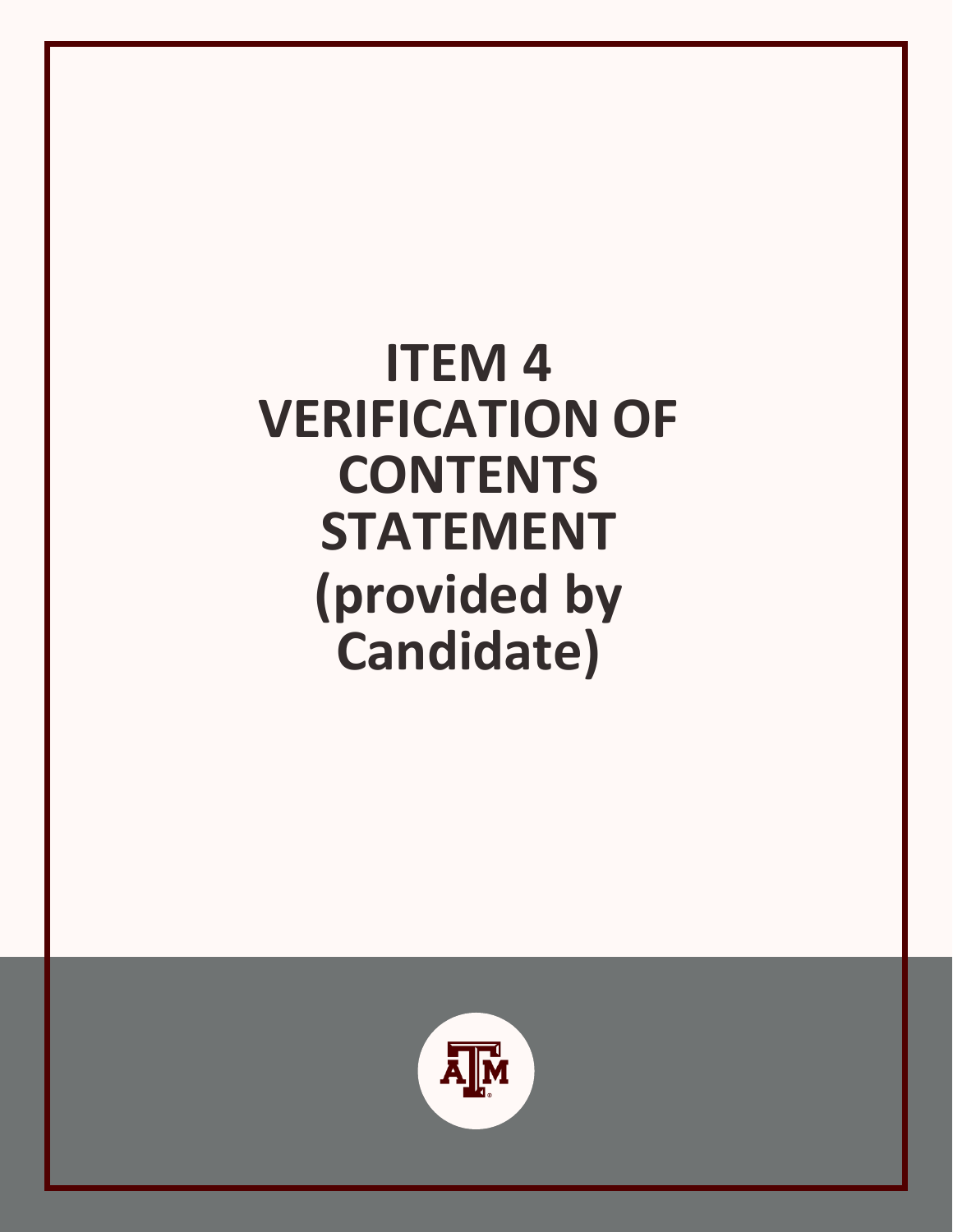**ITEM 5 FACULTY BIOGRAPHY (provided by Candidate)**

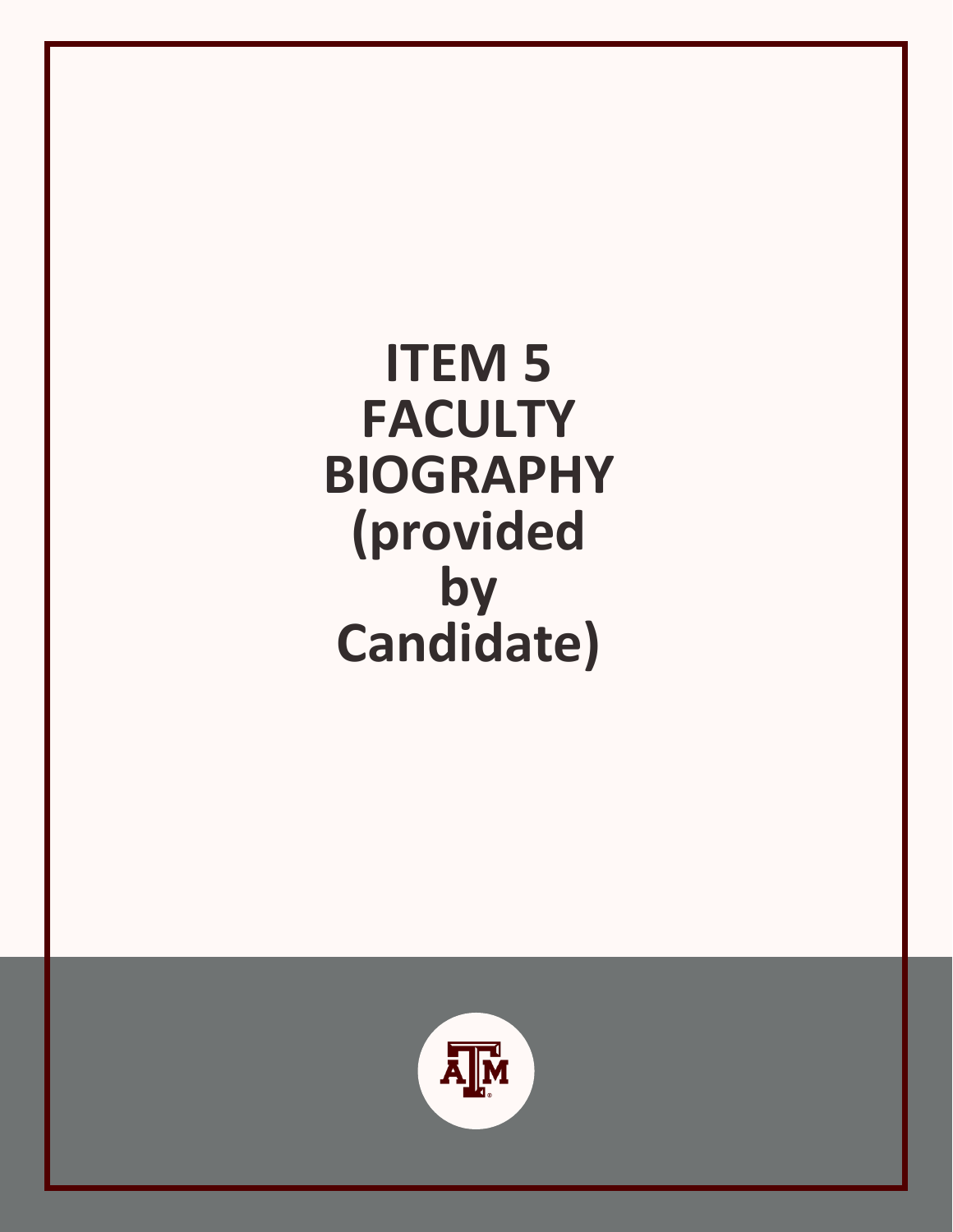**ITEM 6 FACULTY PHOTOGRAPH (provided by Candidate)**

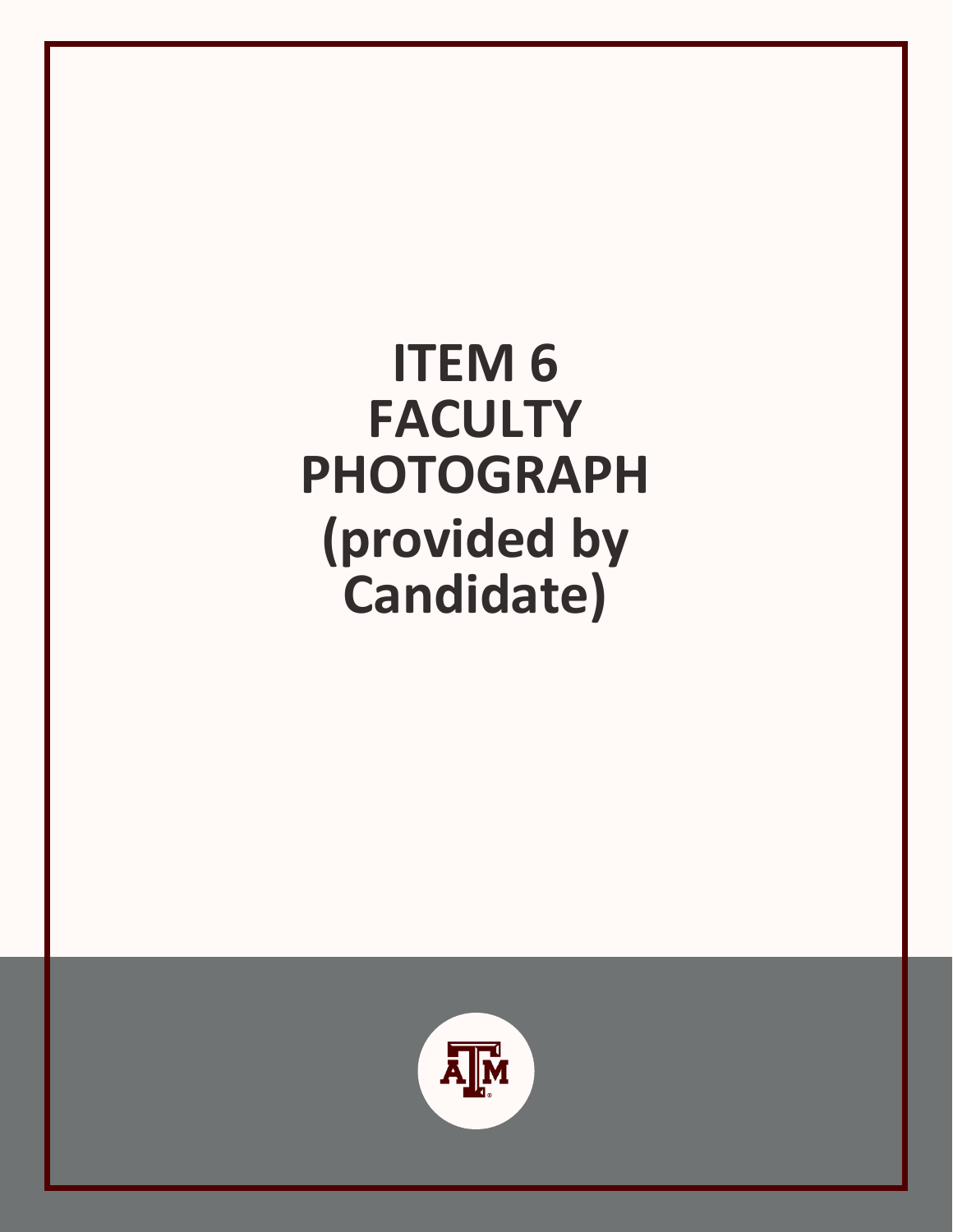#### **ITEM 7 EXTERNAL LETTERS (provided by Department)**

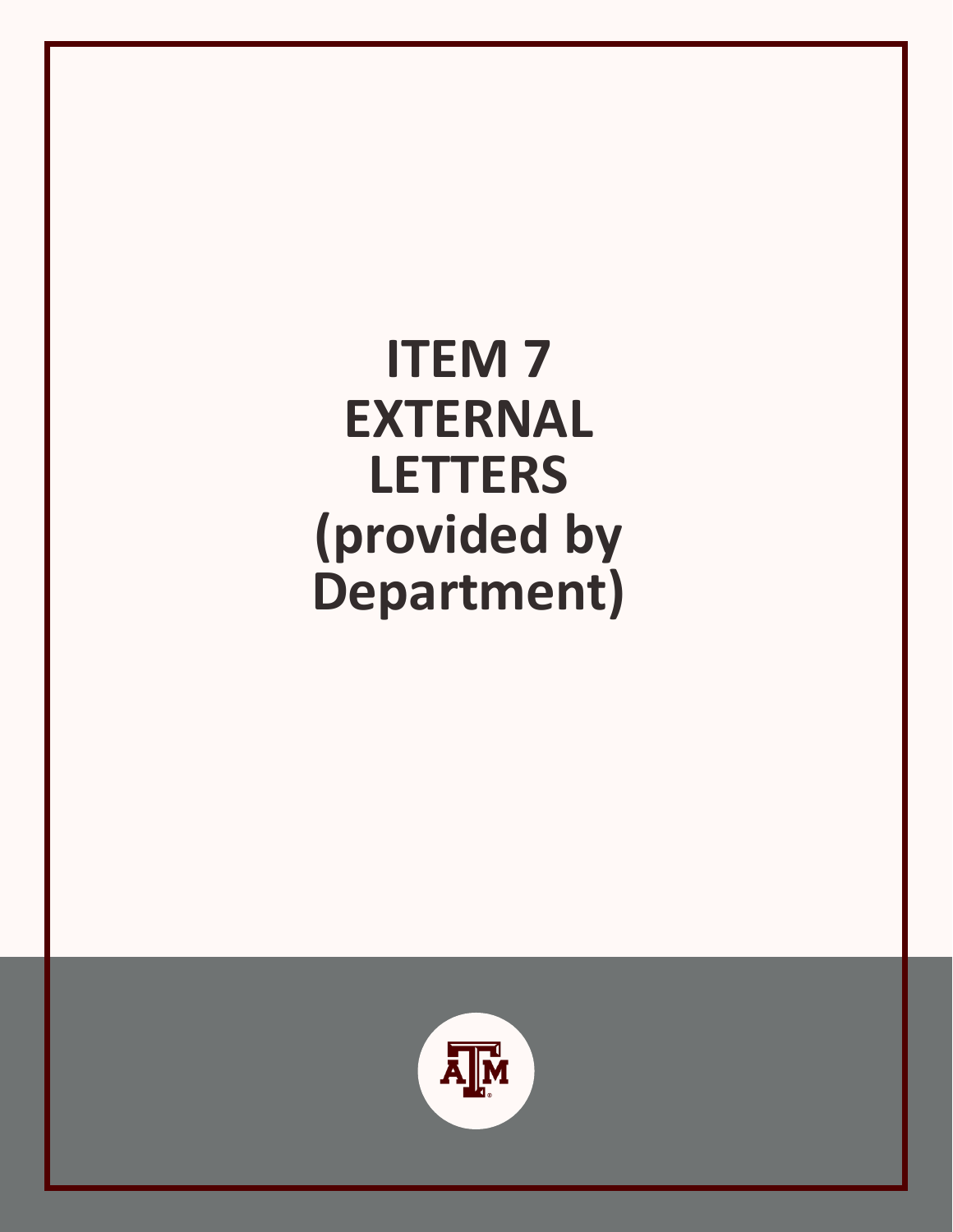**ITEM 8 NON ARM'S LENGTH EXTERNAL LETTERS (provided by Department)**

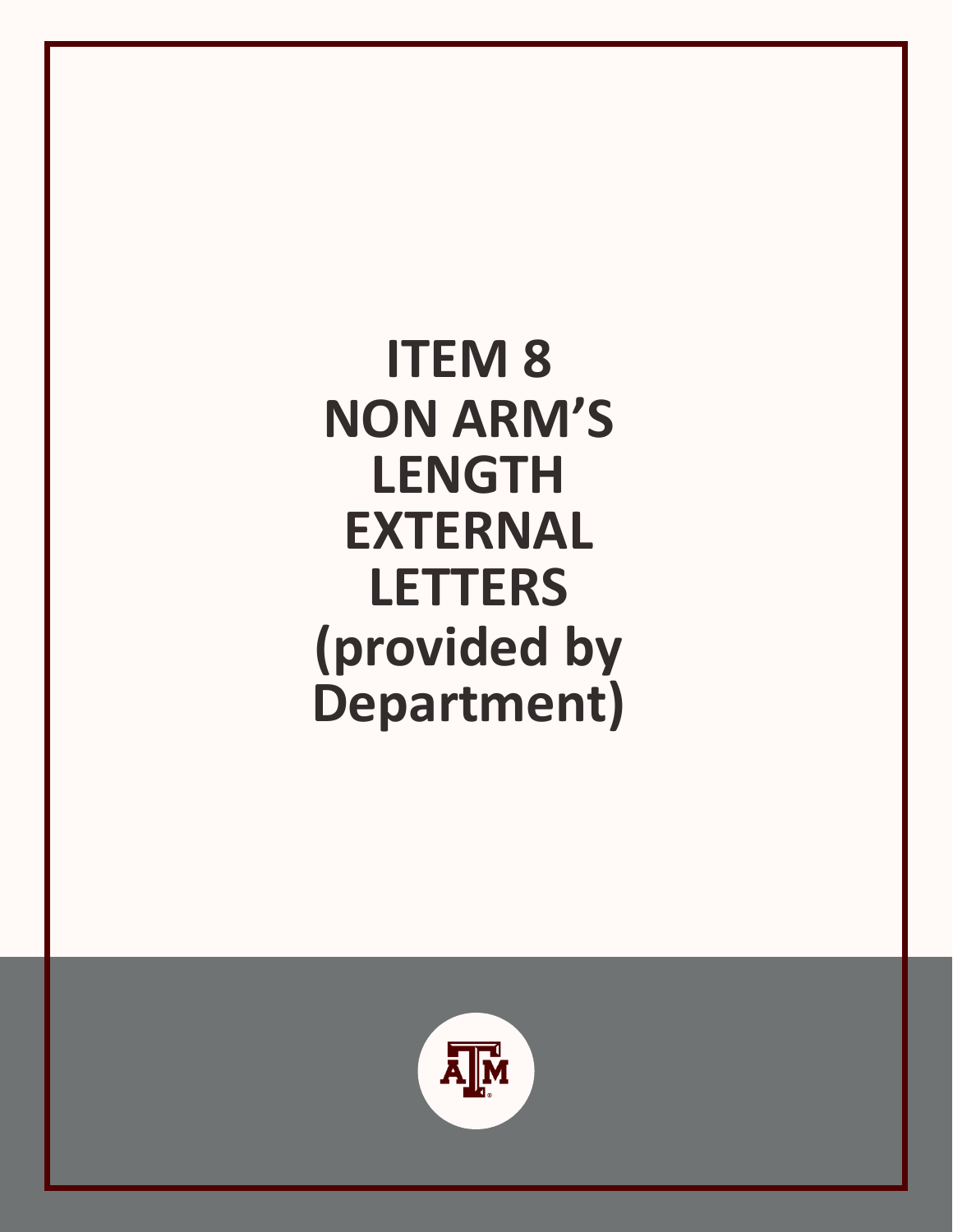**ITEM 9 CAMPUS COMMITTEE REPORT (provided by Department)**

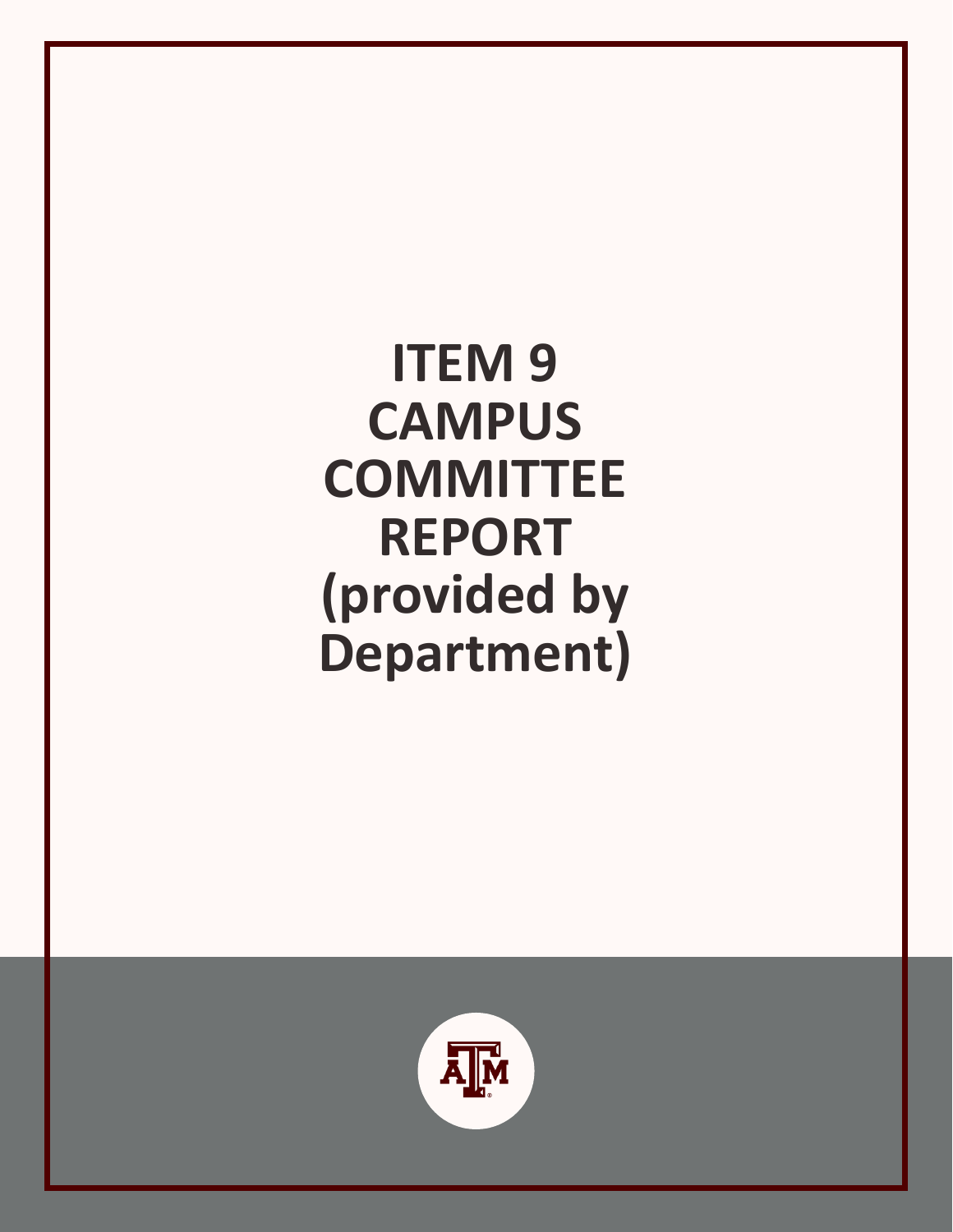#### **ITEM 10 CAMPUS DEAN REPORT (provided by Department)**

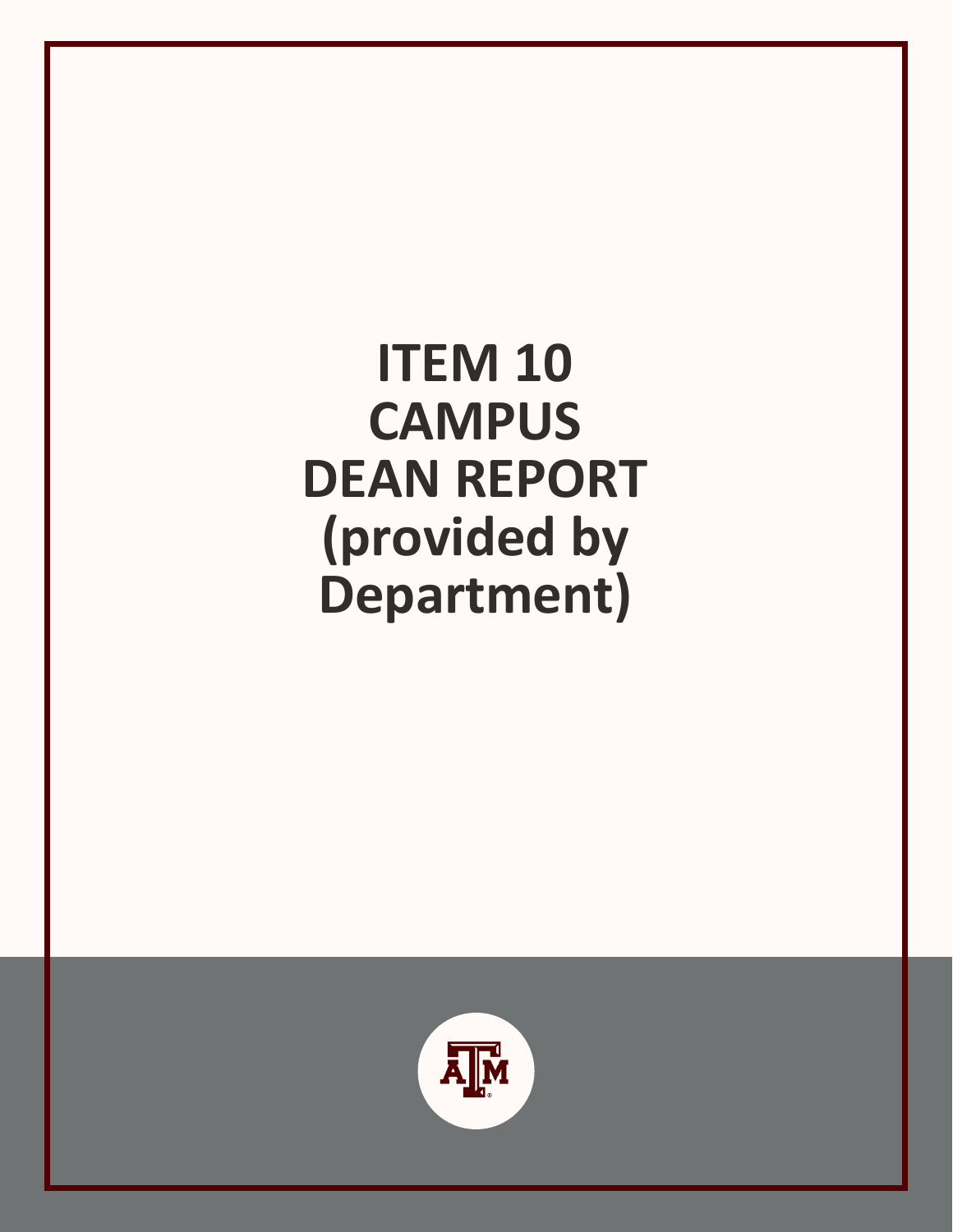**ITEM 11 MEDICAL EDUCATION COMMITTEE REPORT (provided by College)** 

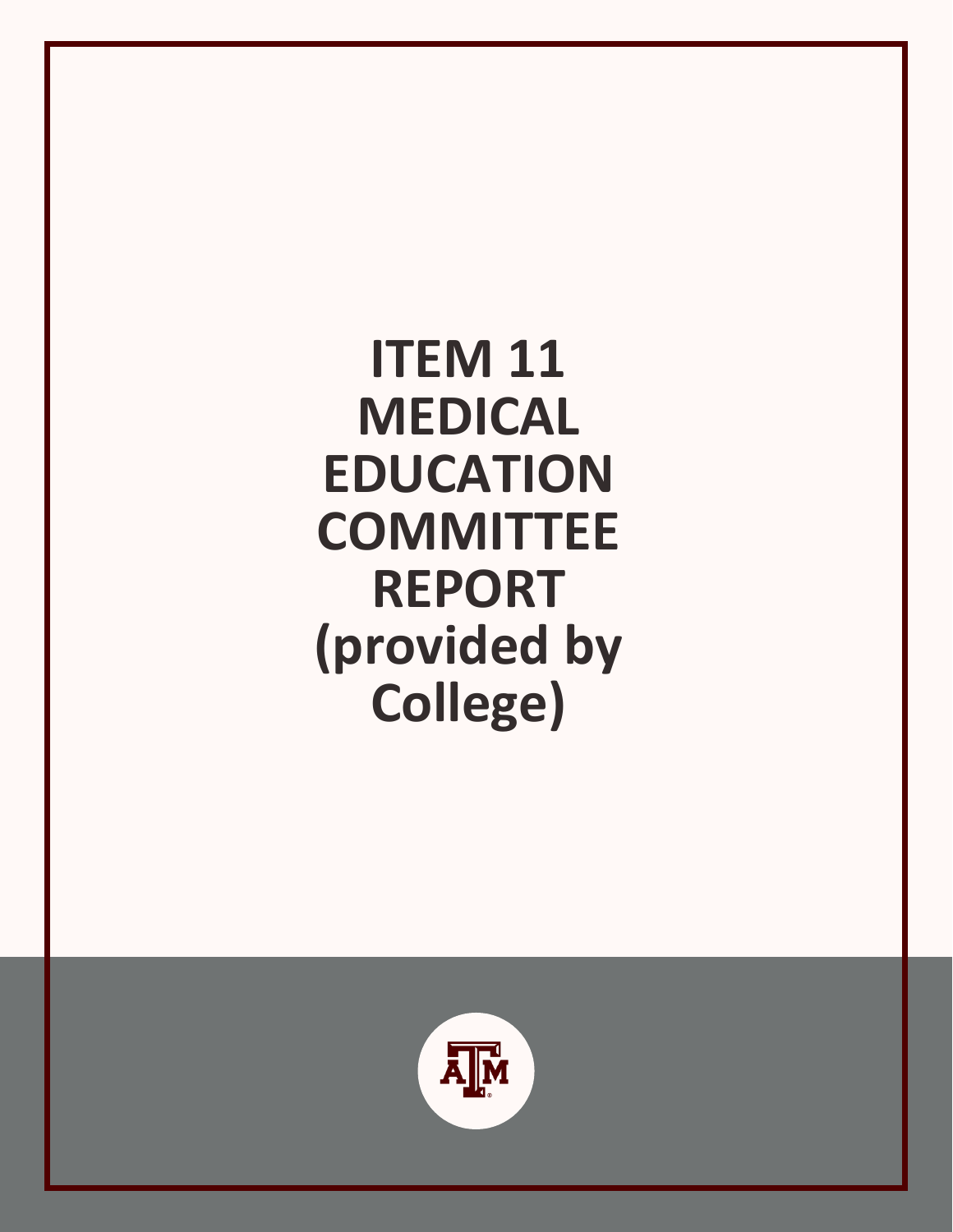## **ITEM 12 MEDICAL EDUCATION REPORT (provided by College)**

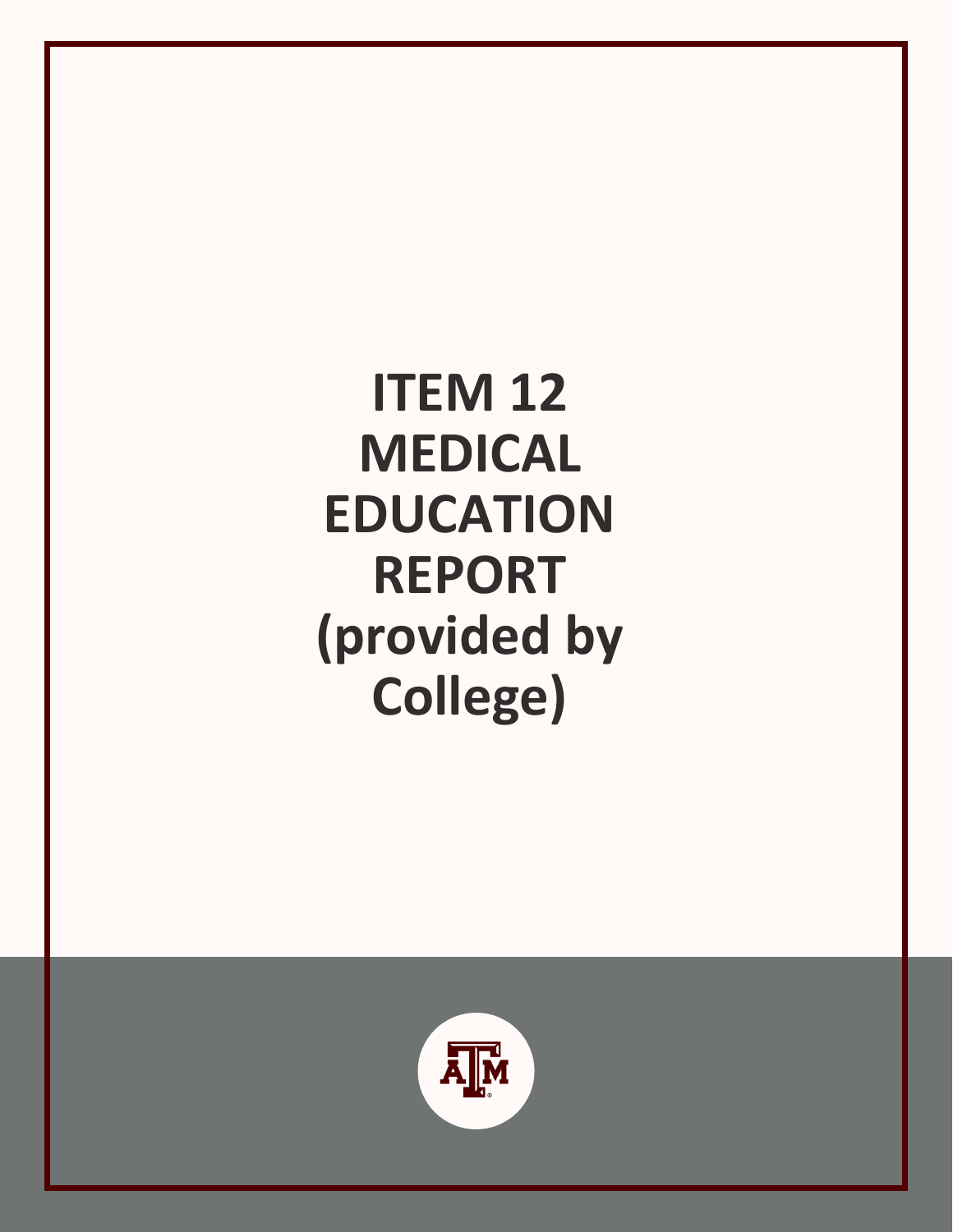**ITEM 13 COLLEGE T&P COMMITTEE REPORT (provided by College)**